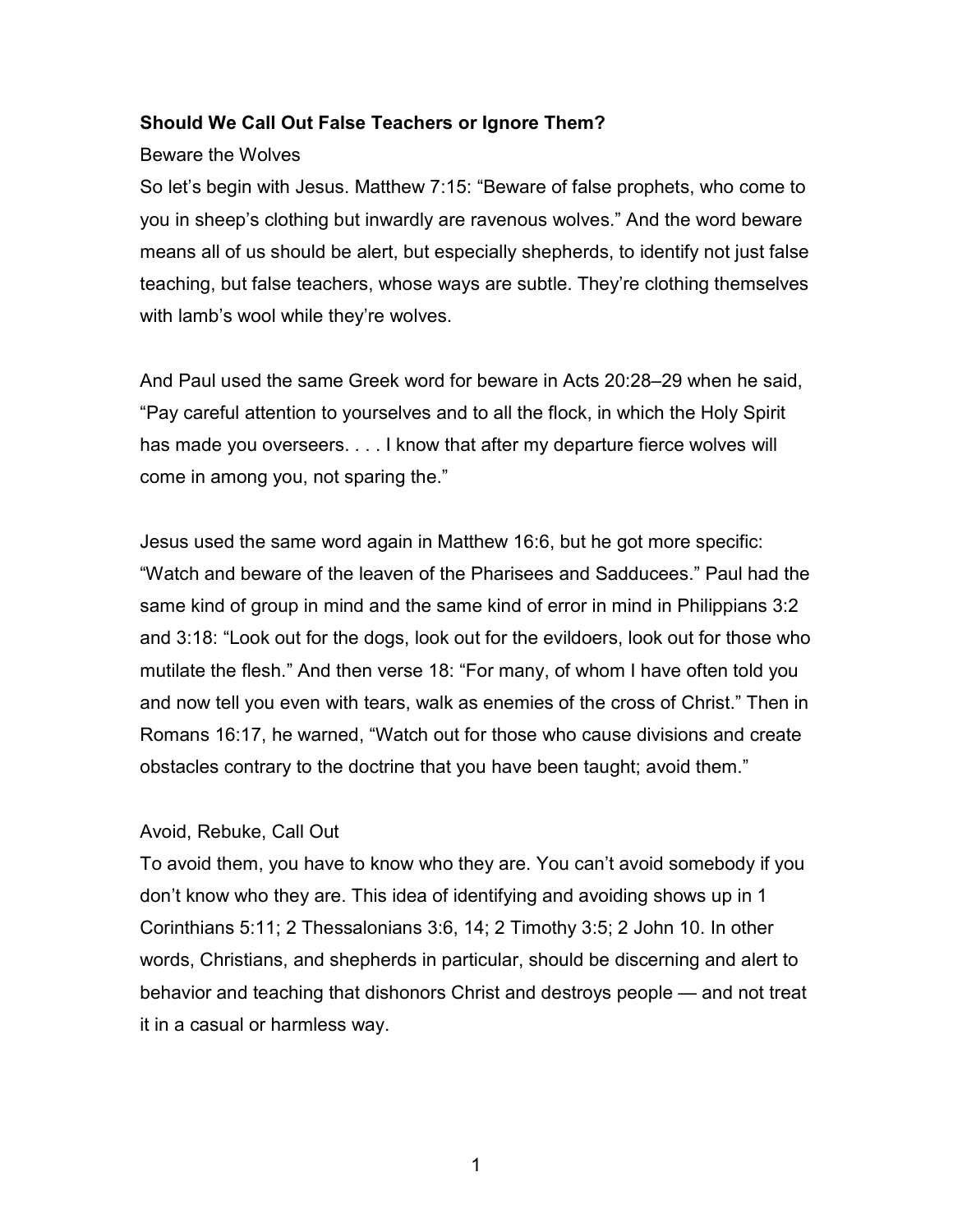And then in 1 Timothy 5:19–20, Paul went beyond just "avoid them" to "rebuke them publicly." So, speaking of elders who persist in error, he said, "Do not admit a charge against an elder except on the evidence of two or three witnesses. As for those who persist in sin" — and that can be sin of false doctrine or sin of evil behavior, anyone who does not accept correction — "rebuke them in the presence of all, so that the rest may stand in fear.."

And then Paul went on and actually named destructive false teachers:

- "Demas, in love with this present world, has deserted me" (2 Timothy 4:10).
- "You are aware that all who are in Asia turned away from me, among whom are Phygelus and Hermogenes" (2 Timothy 1:15).
- "By rejecting this [faith and a good conscience], some have made shipwreck of their faith, among whom are Hymenaeus and Alexander" (1 Timothy 1:19– 20).
- "Their talk will spread like gangrene. Among them are Hymenaeus and Philetus" (2 Timothy 2:17).

Paul names at least six false teachers that the church should watch out for.

So, I infer from Jesus and Paul and Luke and John that false teaching and destructive behavior are present dangers in this fallen world for the church. And all of us — especially shepherds, pastors — should be alert and discerning to identify and, in appropriate ways, expose. In order to protect the flock, we should expose them and minimize the spread of the gangrene (as Paul calls it).

# Expose Evil

Now, in 1 Corinthians 4:5, Paul is talking about how the Corinthians should assess Paul and Cephas and Apollos, because the people are choosing sides and boasting in their favorite teacher. He says,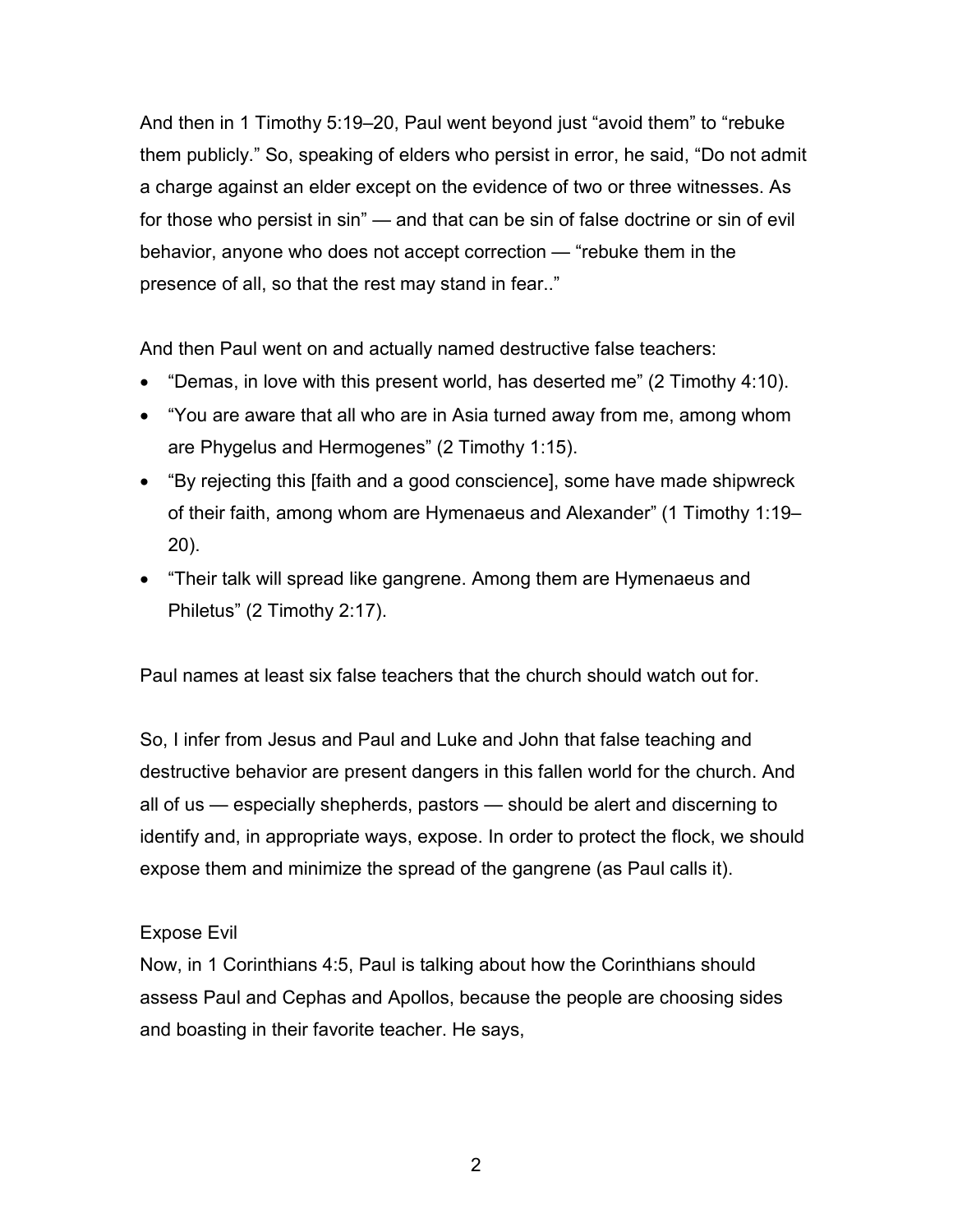I am not aware of anything against myself, but I am not thereby acquitted. It is the Lord who judges me. Therefore do not pronounce judgment before the time, before the Lord comes, who will bring to light the things now hidden in darkness and will disclose the purposes of the heart. Then each one [Paul, Cephas, Apollos] will receive his commendation from God. (1 Corinthians 4:4–5)

So Caden is asking whether the words "do not pronounce judgment before the time" should keep us from identifying false teachers or from naming them. I don't think so. "Don't pronounce judgment before the time" means "Don't do what only Christ can do at that last day — on the day of judgment." Don't presume to know the heart like Jesus will know the heart on that day. Only Christ "will bring to light the things now hidden in darkness and will disclose the purposes of the heart."

But for now, our job is indeed to do mouth judgment, writing judgment, behavior judgment — not a heart judgment, but mouth and writing and behavior judgment. When a mouth speaks unbiblical, destructive teaching, when a blog or an article or a book publishes unbiblical and destructive teaching, when a body — a human body, a physical body — behaves with unbiblical and destructive behavior, in all these cases, we are to be discerning. And according to Ephesians 5:11, we are to expose the error. "Take no part in the unfruitful works of darkness, but instead expose them." "Censure them; show them to be wrong" is what the word elegchō means.

#### Five Factors for Calling Out False Teachers

So the question is how and when — not if. And here I think the Bible calls for wisdom, rather than telling us who and when and how. The question we ask is this: How can we best — in our situation, with our gifts and our responsibilities help the most people believe and live the most truth, and how can we protect the most people from destructive beliefs and behaviors?

3